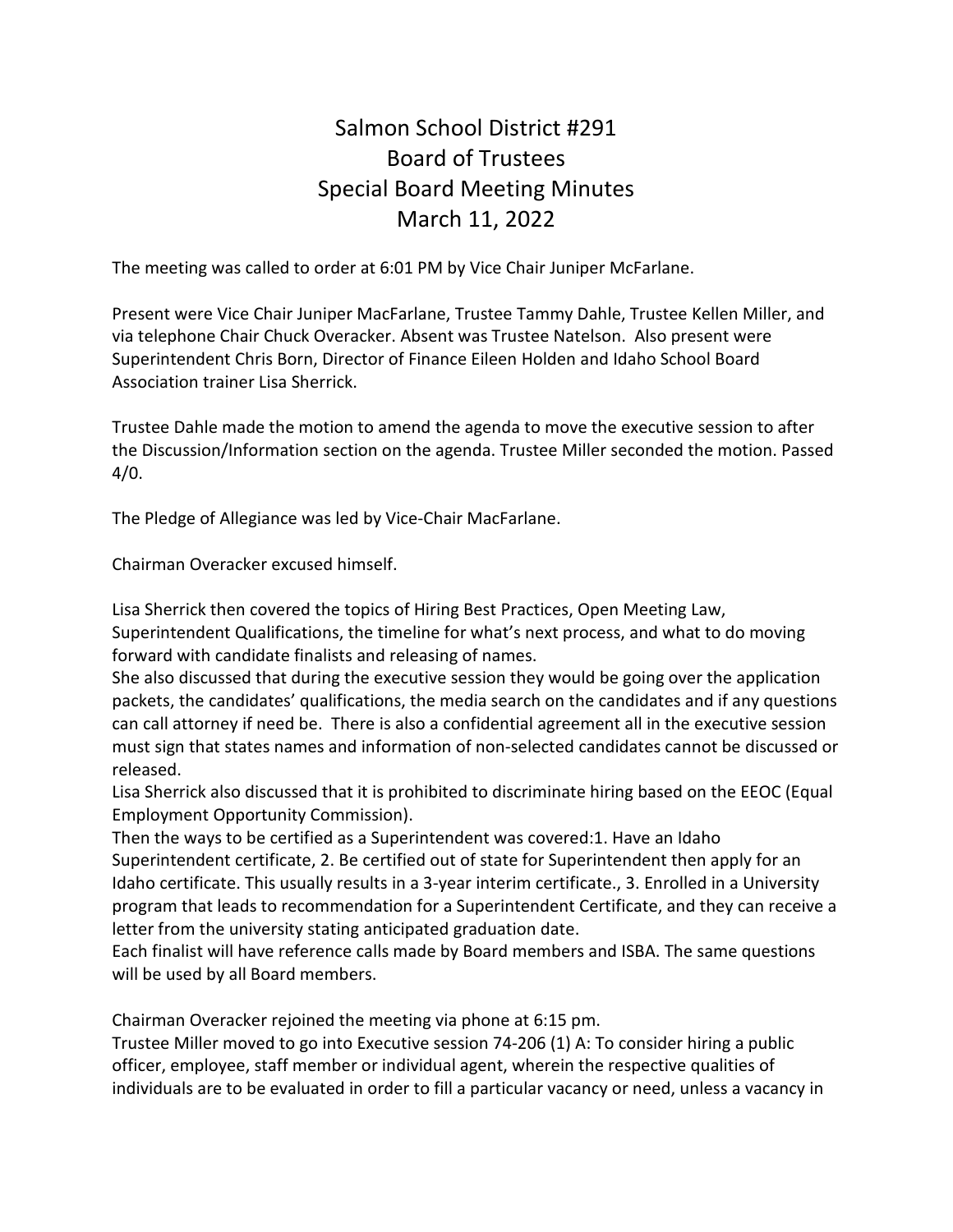an elective office is being filled. Trustee Dahle seconded the motion. Roll Call vote to go into executive session: Vice Chair MacFarlane, Trustee Dahle, Trustee Miller, Chair Overacker all voted aye.

During the Executive Session, application packets with media searches were reviewed. The Board moved out of executive and into regular session at 7:17 pm.

Chair Overacker left the meeting.

Trustee Miller made the motion to accept the amended agenda. Trustee Dahle seconded the motion. Motion carried 3/0.

Trustee Miller made the motion to move forward with Candidates Christopher, Troy and John to the second phase. Trustee Dahle seconded the motion. During discussion Vice Chair MacFarlane stated that the three candidates met the requirements and Trustee Dahle stated she felt good about going forward with the three candidates. Motion passed 3/0.

Lisa Sherrick discussed the next steps. She will try to set up interviews for somewhere between March 18-23. Preference would be to have a meet and greet with the public followed by the interviews on the 22nd. During the regular meeting on the  $21<sup>st</sup>$ , an executive session will be on the agenda to discuss results of the reference calls. The meet and greet, if possible, would be Tuesday March 22 followed by executive session interviews. Candidates will be in separate rooms where the public can visit with them, right comments on notecards for the Board to review. One candidate may be interviewed via zoom due to the distance they may have to travel. Lisa stated that there would be an open meeting section to the agenda following the interviews where the board will discuss if they want to go forward with one final candidate and nominate a person to negotiate final contract with the candidate, or if they do not like any of the candidates the Board could go forward with reposting the job.

Trustee Miller moved to set up the meet and greet from 5 to 6 pm on Tuesday March 22 followed by executive session for interviews, and open meeting following the interviews along with releasing the finalists' names. Trustee Dahle seconded the motion. Motion carried 3/0

Lisa Sherrick stated that ISBA will notify the three finalists going forward and will assign reference checks to the Board members. The three finalists are Christopher Burr, Dr. Troy Easterday and Dr. John Shumway.

She then covered the 10 questions to be used by reference checks and then added two additional questions one to cover knowledge of school finance and one to ask if they would hire the individual. She will send the final list of questions and reference checks to Superintendent Born for him to pass on to the Board members.